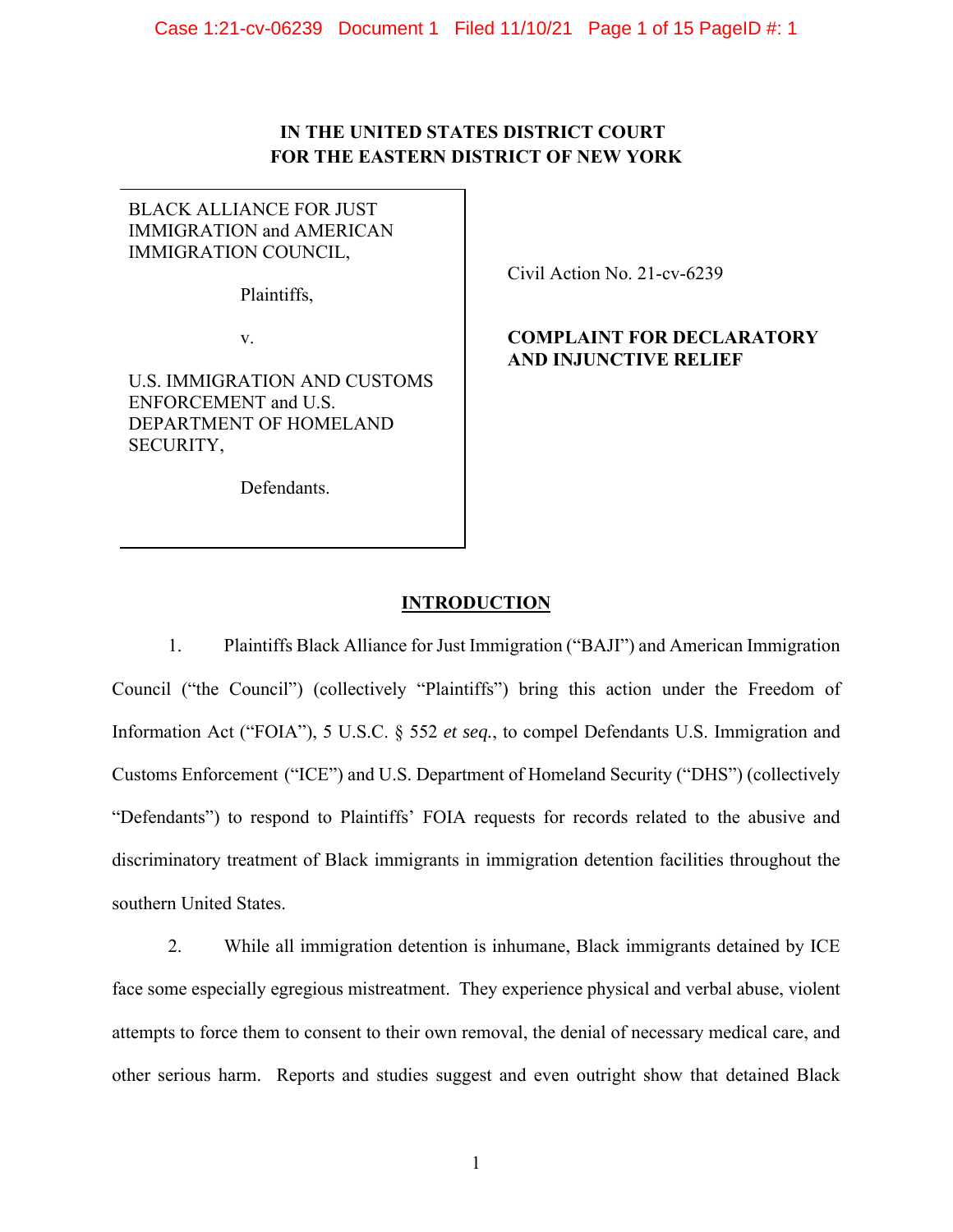#### Case 1:21-cv-06239 Document 1 Filed 11/10/21 Page 2 of 15 PageID #: 2

immigrants face these abuses at disproportionately high rates and often as a result of explicit racism.

3. These accounts of racial discrimination and abuses in detention coincide with reports of discriminatory treatment fueled by racial animus in other aspects of immigration enforcement, a phenomenon of increasing public scrutiny and concern.

4. Despite these reports, ICE has attempted to hide this racism and neglect from the public's view and historically taken few steps to acknowledge and rectify the grave harms that result from these practices. Only by revealing information about how Black immigrants have been treated in ICE detention centers can the United States take meaningful action toward eliminating the abuse, mistreatment, and violence perpetrated against detained Black immigrants.

5. To shed light on these conditions, Plaintiffs submitted eight FOIA requests to ICE—each focused on different immigration detention centers identified as sites of particular abuse—seeking records about ICE's use of force, solitary confinement, access to medical treatment, and other conditions that impact Black immigrants in ICE detention.

6. Plaintiffs filed the FOIA requests with ICE on April 16, 2021. Despite Plaintiffs' efforts to facilitate the agency's production of responsive records, ICE has not responded to Plaintiffs' requests.

7. The requested records are critical to inform the public and support advocacy to redress the systemic racism and abuse that occurs in these ICE detention centers. Without such transparency and oversight, these ICE detention centers will remain unaccountable, and the discrimination and abuse detained Black immigrants face will continue.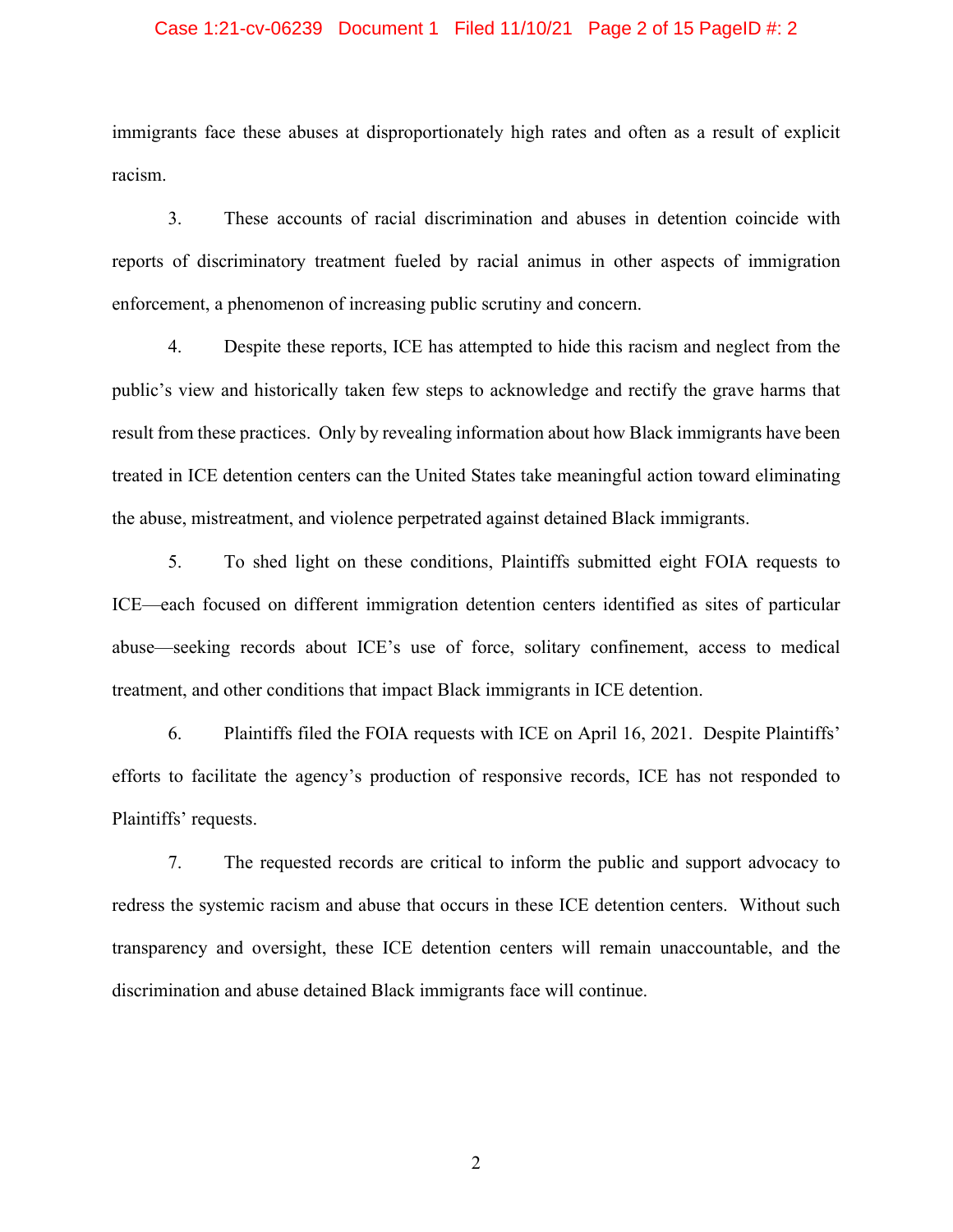#### **JURISDICTION AND VENUE**

8. This Court has jurisdiction pursuant to 5 U.S.C.  $\S$  552(a)(4)(B). Because this action arises under FOIA against an agency of the United States, this Court also has jurisdiction over this action pursuant to 28 U.S.C. § 1331.

9. Venue lies in this district under 5 U.S.C. § 552(a)(4)(B) and 28 U.S.C. § 1391(e) because BAJI's principal place of business is in Brooklyn, New York.

10. This Court has jurisdiction to grant declaratory and further necessary or proper relief pursuant to 5 U.S.C. § 552(a)(4)(B), 28 U.S.C. §§ 2201–2202, and Federal Rules of Civil Procedure 57 and 65.

11. Plaintiffs have exhausted any and all administrative remedies in connection with these FOIA requests. 5 U.S.C.  $\S$  552(a)(6)(C)(i).

#### **PARTIES**

12. Plaintiff BAJI is a not-for-profit human rights organization that works to ensure that the U.S. immigration system is fair, humane, and prioritizes the civil and human rights of Black immigrants and asylum-seekers. BAJI's work includes identifying, documenting, and reporting on racist abuse in the immigration enforcement system in order to support community organizations fighting immigration enforcement and racial profiling.

13. Plaintiff Council is a tax-exempt, not-for-profit educational and charitable organization under Internal Revenue Code  $\S$  501(c)(3). The Council was established to increase public understanding of immigration law and policy, advocate for the fair and just administration of our immigration laws, protect the legal rights of noncitizens and citizens, and educate the public about the enduring contributions of America's immigrants. The Council seeks to hold the government accountable for unlawful conduct and restrictive interpretations of the law and for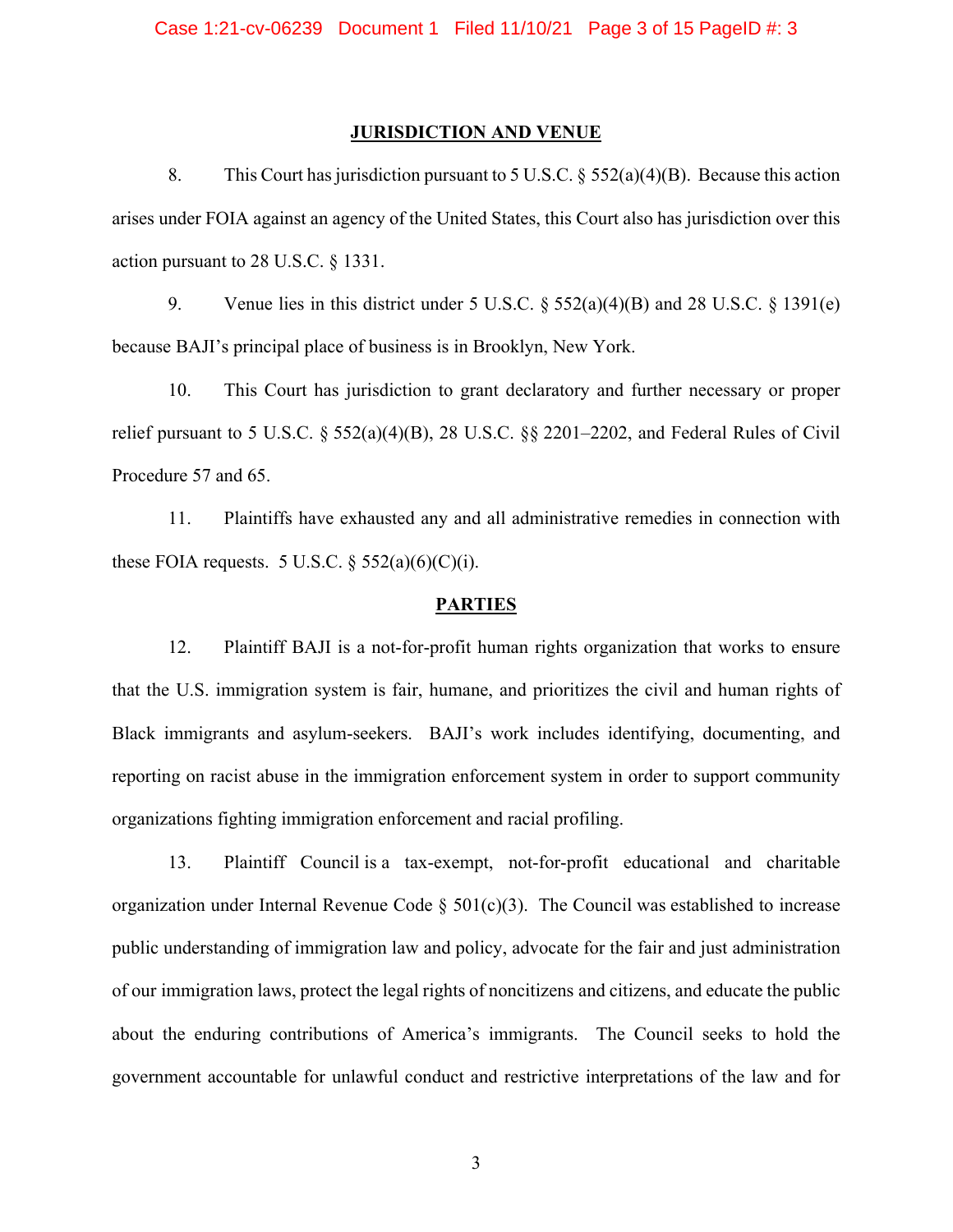#### Case 1:21-cv-06239 Document 1 Filed 11/10/21 Page 4 of 15 PageID #: 4

failing to ensure that the immigration laws are implemented and executed in a manner that comports with due process through the pursuit of transparency and impact litigation.

14. Defendant DHS is a federal agency responsible for the enforcement of immigration law in the United States. DHS is comprised of several subcomponents and offices, including ICE. DHS is an agency within the meaning of 5 U.S.C.  $\S$  552(f)(1).

15. Defendant ICE is a subcomponent of DHS responsible for interior immigration enforcement, including immigration detention within the United States. ICE is an agency within the meaning of 5 U.S.C.  $\S$  552(f)(1).

### **STATEMENT OF FACTS**

## **RACISM WITHIN THE U.S. IMMIGRATION DETENTION SYSTEM**

16. The U.S. immigration system embodies systemic and targeted racism. Racial disparities and discrimination exist in all facets of immigration policy and enforcement, including high-level disparaging remarks about majority-Black Haitian and African nations, $^1$  discriminatory enforcement against Black immigrants at the border,<sup>2</sup> and disproportionately costly bond determinations.<sup>3</sup>

17. Immigration detention is fraught with examples of racist treatment of detained individuals. Black individuals detained by ICE frequently report that they are disproportionately impacted by these abusive conditions, even explicitly targeted because of their race. For instance, Black immigrants in detention report being subject to overtly racist harassment by guards,

<sup>&</sup>lt;sup>1</sup> Ali Vitali et al., *Trump Referred to Haiti and African Nations as 'Shithole' Countries, NBC NEWS (Jan. 11, 2018),* https://www.nbcnews.com/politics/white-house/trump-referred-haiti-african-countries-shithole-nations-n836946. 2

Cindy Carcamo et al., *Biden Calls Haitian Migrant Crisis 'an Embarrassment.' Advocates Say Racism at Root,*  L.A. TIMES (Sept. 24, 2021), https://www.latimes.com/politics/story/2021-09-24/biden-haitian-migrants-bordercritics-claim-racism.

<sup>3</sup> *Black Immigrant Lives Are Under Attack,* RAICES (last visited Oct. 6, 2021),

https://www.raicestexas.org/2020/07/22/black-immigrant-lives-are-under-attack/.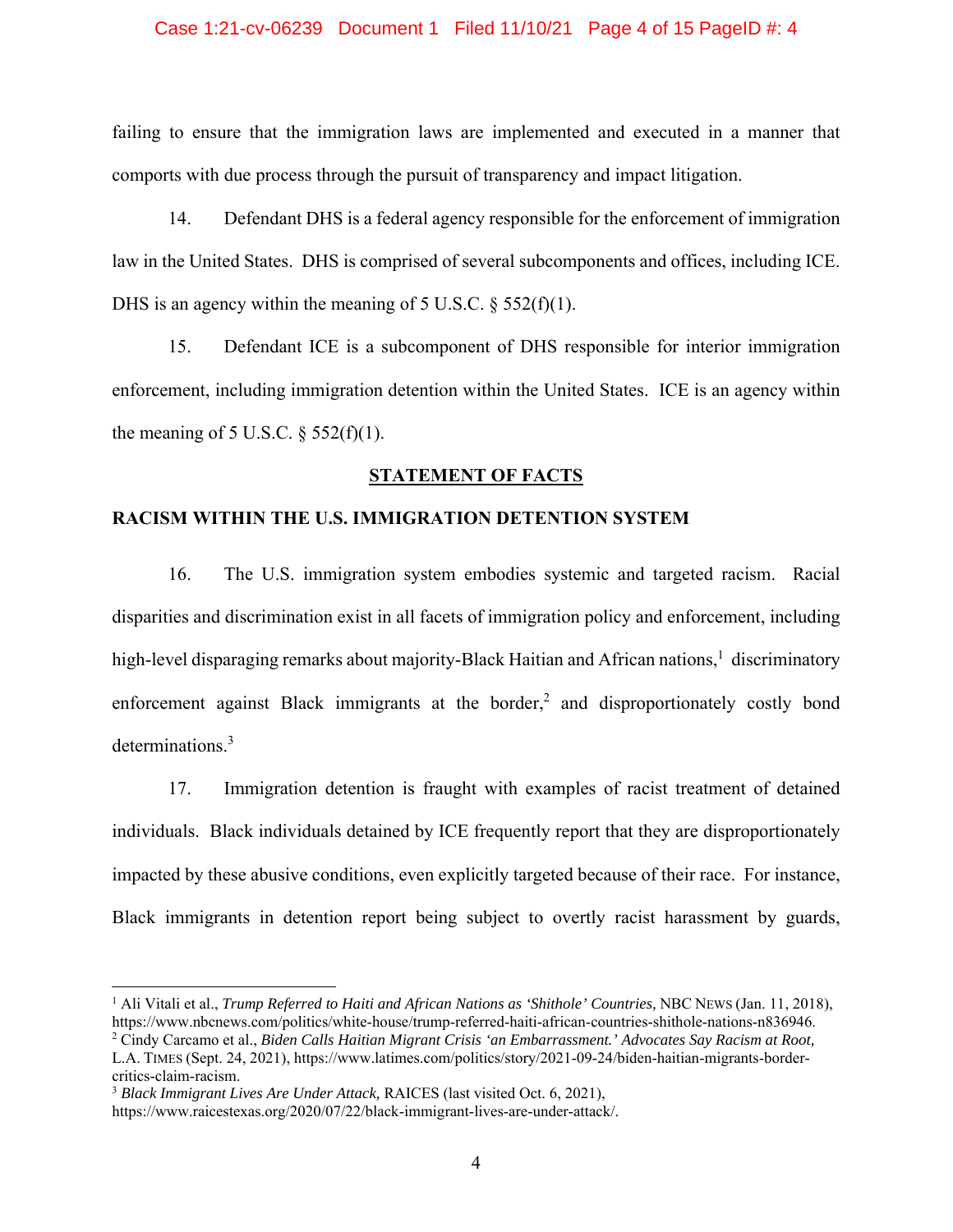#### Case 1:21-cv-06239 Document 1 Filed 11/10/21 Page 5 of 15 PageID #: 5

including being referred to as a "monkey," "stupid motherfucking Africans," and a "terrorist."<sup>4</sup> As another example, the warden at one immigration detention facility reportedly told one African man that he should "shut [his] black ass up" and that he "belong[s] at the back of that cage."<sup>5</sup>

18. The racism that Black immigrants experience in detention goes far beyond hateful verbal attacks. Some commonly reported forms of harm perpetrated against Black immigrants include physical abuse; the use of violence, restraints, and threats of harm to force individuals to sign deportation paperwork; the denial of adequate medical care; and the abusive use of solitary confinement.

19. In some cases, this abuse was directed against Black immigrants after they requested necessities such as medical care and clothing.<sup>6</sup>

## **Physical Abuse**

20. Physical abuse is, all too often, a fact of life for detained Black immigrants. They report being threatened with pepper spray and assaulted. For example, after a group of more than forty Black, majority-Cameroonian asylum-seekers detained at the Pine Prairie ICE Processing Center organized hunger strikes to peacefully protest the prolonged detention of African and other Black individuals at that facility, guards threatened the immigrants with tear gas and pepper spray, and—without any provocation—climbed on top of several of them, attempting to force them into chokeholds.<sup>7</sup> One of the peaceful protestors who held his hands in the air in demonstration of his

<sup>4</sup> TEXAS A&M UNIV. SCH. L. IMMIGR. RTS. CLINIC ET AL., "I WAS TREATED LIKE AN ANIMAL": ABUSES AGAINST AFRICAN DETAINEES AT THE WEST TEXAS DETENTION FACILITY 12 (Mar. 22, 2018),

https://law.tamu.edu/docs/default-source/faculty-documents/wtdf\_report.pdf??sfvrsn=4 [hereinafter ABUSES AGAINST AFRICAN DETAINEES AT THE WEST TEXAS DETENTION FACILITY].<br><sup>5</sup> *Id.* at 11.

<sup>&</sup>lt;sup>6</sup> *Id.* at 9, 15.

Letter from Cameroon American Council et al., to Hon. Joseph V. Cuffari, DHS Inspector General & Officer Cameron Quinn, Officer for Civil Rights and Civil Liberties, Call for an Immediate Halt to and Investigation of Detention, Violence, Repression and Racism Against Peacefully Protesting Cameroonian and Black Asylum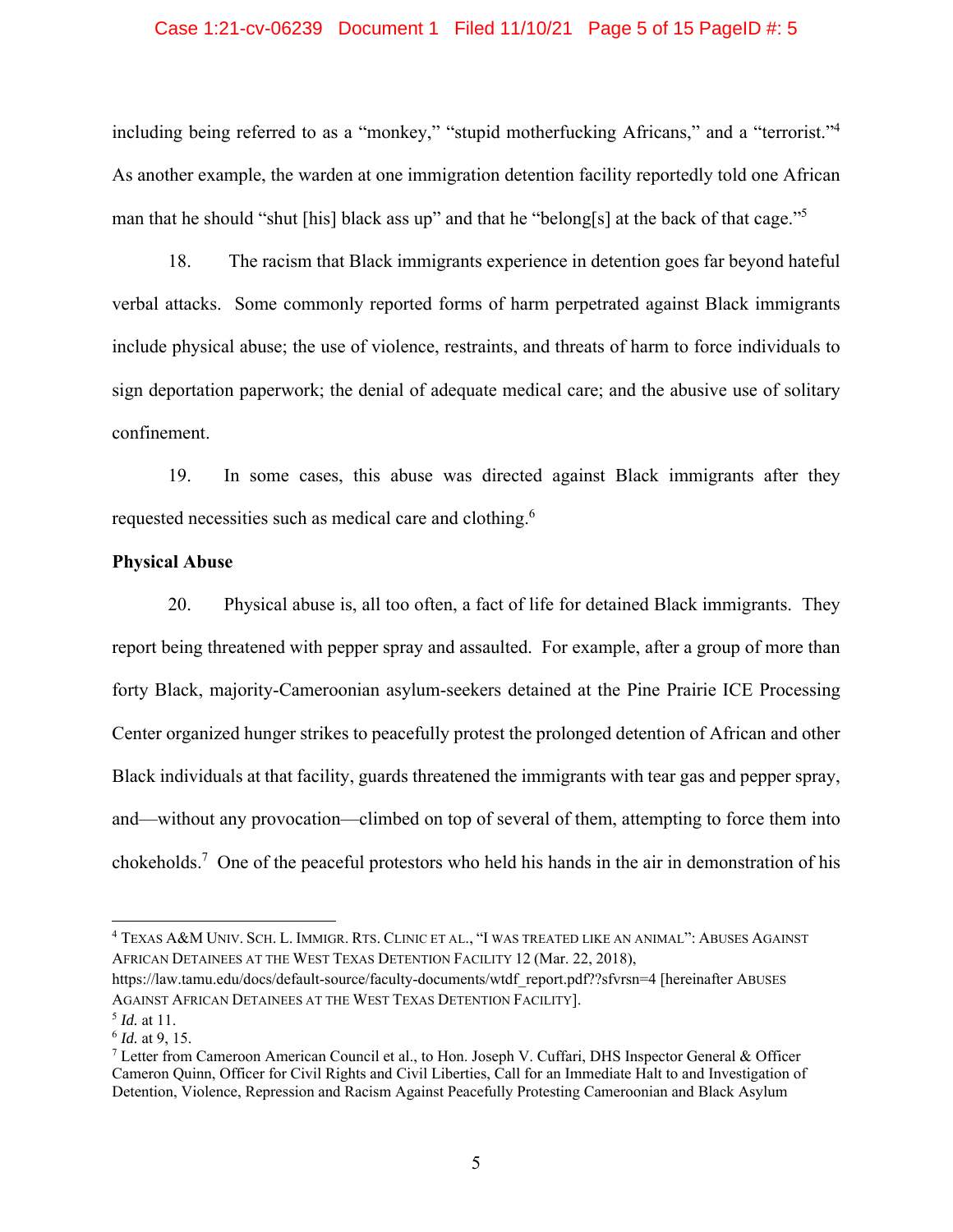### Case 1:21-cv-06239 Document 1 Filed 11/10/21 Page 6 of 15 PageID #: 6

peacefulness was violently thrown to the ground with six officers on top of him and left with bruises all over his body.<sup>8</sup> African immigrants detained in the West Texas Detention Facility similarly reported numerous instances of officers using physical violence against them such as indiscriminate deployment of pepper spray, sometimes in response to simple requests such as asking to speak with an ICE officer. $9$ 

21. The physical abuse perpetrated by ICE also includes sexual assault. For instance, one Black immigrant reported being consistently searched by guards who touched his private areas; another Black immigrant reported that he was touched inappropriately by an officer who pulled his pants down and gave him a "wedgie."10

## **Use of Threats and Violent Force to Compel Consent to Deportation**

22. Immigrants from Black-majority countries also widely report that guards and ICE officials use restraint and physical force to compel them to involuntarily sign deportation consent forms or provide their fingerprints to consent to deportation, even when they have pending court matters and are represented by counsel.<sup>11</sup> One individual connected this phenomenon to race in

Seekers, and other Asylum Seekers, at Pine Prairie ICE Processing Center; and the release of all Black Hunger Strikers from Solitary Confinement at 1–2 (Aug. 26, 2020),

https://www.splcenter.org/sites/default/files/8.26.20\_crcl\_letter.pdf [hereinafter Letter from Cameroon American Council et al.].

<sup>8</sup> *Id.* 

<sup>9</sup> ABUSES AGAINST AFRICAN DETAINEES AT THE WEST TEXAS DETENTION FACILITY, *supra* note 4, at 6–7.

<sup>&</sup>lt;sup>10</sup> See, e.g., Complaint from UndocuBlack Network et al., to Garrett Ripa, Field Office Director, ICE & ERO Miami Field Office et al., COVID-19 Negligence, Sexual Assault, Retaliation, Verbal Abuse, Religious Discrimination, Anti-Blackness, and Deplorable Conditions at Krome North Services Processing Center in Miami, Florida at 1, 9 (Oct. 6, 2021),

https://static1.squarespace.com/static/5a33042eb078691c386e7bce/t/615defe5e76a986c1af29d7a/1633546214397/ Multi-Individual+CRCL+Anti-Blackness+and+Other+Abuse+of+Black+immigrants+at+Krome+Oct+2021.pdf. 11 FREEDOM FOR IMMIGR. ET AL., U.S. IMMIGRATION AND CUSTOMS ENFORCEMENT TORTURE IN SIGNING OF

DEPORTATION DOCUMENTS FOR CAMEROONIAN MIGRANTS AT WINN CORRECTIONAL CENTER, LOUISIANA 2 (Feb. 1, 2021),

https://static1.squarespace.com/static/5a33042eb078691c386e7bce/t/6019dd452f75af0a17bec824/1612307782021/R edacted\_CRCL\_Complaint\_Winn.pdf.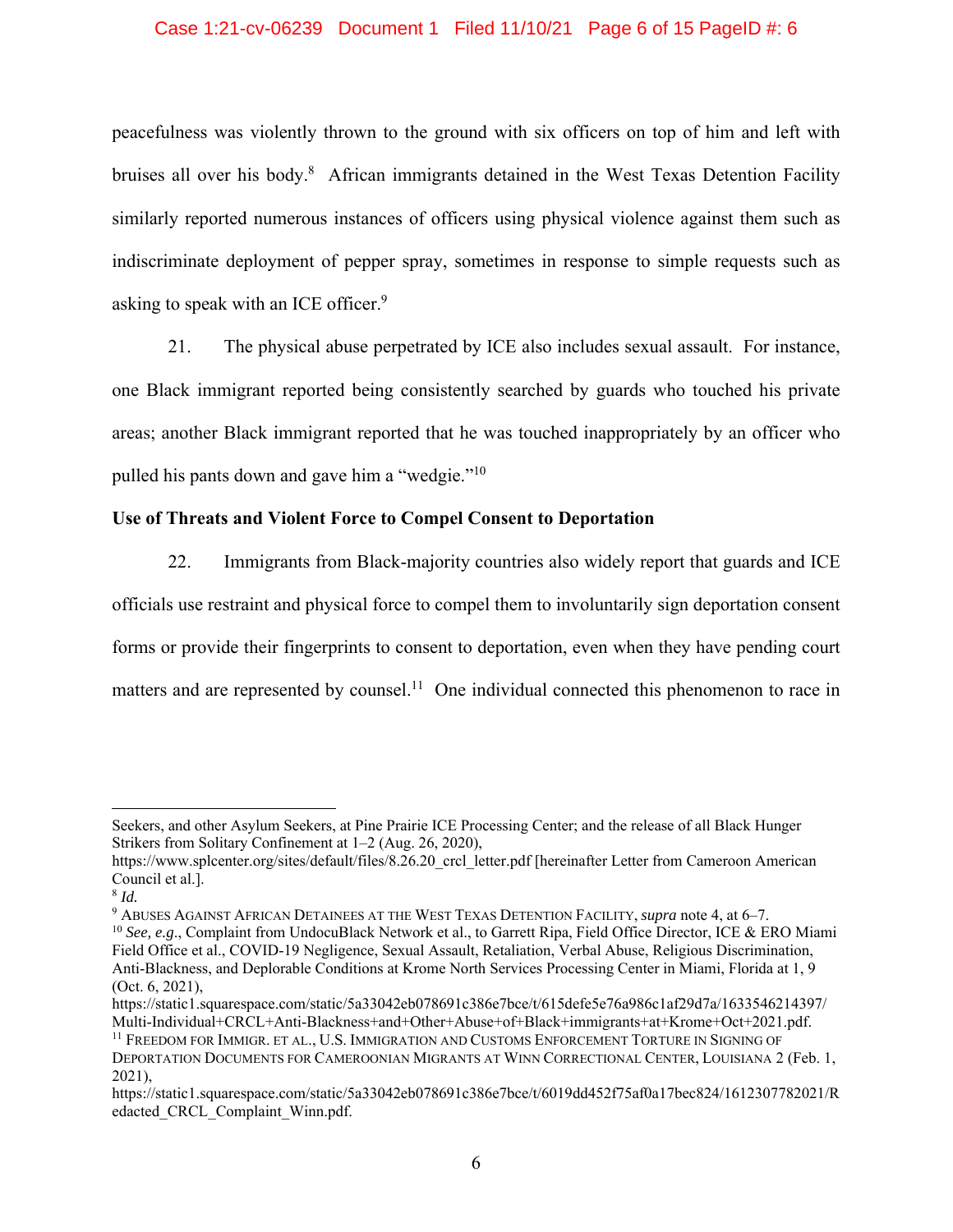# Case 1:21-cv-06239 Document 1 Filed 11/10/21 Page 7 of 15 PageID #: 7

even clearer terms, reporting that ICE officials used these practices against him precisely "because [he is] black." $^{12}$ 

23. Cameroonian asylum-seekers at the Winn Correctional Center, for instance, reported that guards assaulted, choked, and beat them while physically manipulating their hands into providing their fingerprints to indicate their consent on deportation paperwork.13 One individual reported that two guards pressed their body weight onto his back until he could barely breathe while manipulating his hand into giving his fingerprint.<sup>14</sup> An Ethiopian asylum-seeker reported a similar assault and forced fingerprinting at the Adelanto ICE Processing Center.<sup>15</sup>

24. Another Black man at Winn reported that a guard stated that if he did not voluntarily provide his signature and fingerprints for his deportation paperwork, they would use force against him.<sup>16</sup> When he refused, six guards forced him to the ground while they attempted to put him into handcuffs and subsequently attempted to break his finger until he gave up and let them take his fingerprint.17

25. Similarly, six African asylum-seekers detained at the Jackson Parish Correctional Center reported that they were threatened, physically assaulted and abused, and restrained as part of a regular facility practice of obtaining noncitizens' fingerprints on deportation consent forms against their will and without their counsel present.<sup>18</sup> When one of these men nevertheless declined

<sup>18</sup> See generally Letter from Freedom for Immigrants et al., to Patricia Nation, Officer for Civil Rights & Civil Liberties & Hon. Joseph V. Cuffari, DHS Inspector General, U.S. Immigration and Customs Enforcement (ICE) Pattern of Torture in Signing of Deportation Documents for Cameroonian Migrants (Nov. 5, 2020), https://www.splcenter.org/sites/default/files/crcl\_complaint\_ice\_s\_pattern\_of\_torture\_in\_signing\_of\_deportation\_do cuments for cameroonian migrants.pdf.

<sup>12</sup> *Id.* at 5.

<sup>13</sup> *Id.* at 2–3.

<sup>14</sup> *Id.* at 3.

<sup>15</sup> Molly O'Toole & Andrea Castillo, *'Betrayed' Black Asylum Seekers Say Trump Administration is Ramping Up Deportations by Force and Fraud,* L.A. TIMES (Nov. 27, 2020), https://www.latimes.com/politics/story/2020-11- 27/black-asylym-seekers-trump-officials-push-deportations.

<sup>16</sup> *Id.* at 4.

<sup>17</sup> *Id.* at 5.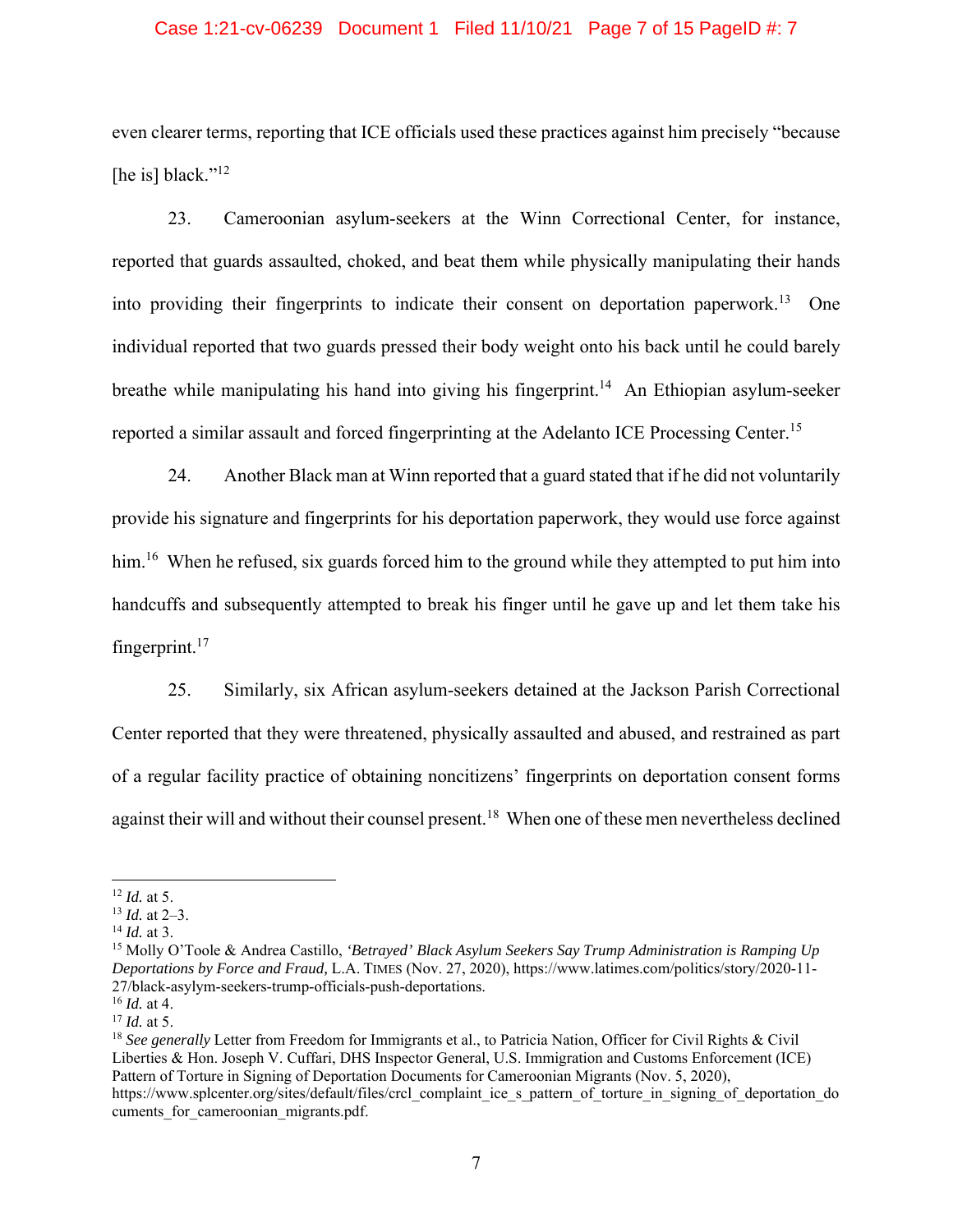#### Case 1:21-cv-06239 Document 1 Filed 11/10/21 Page 8 of 15 PageID #: 8

to give his fingerprints, staff restrained him to physically manipulate his hands into signing the documents.<sup>19</sup> Another man who refused to sign without a translator stated that he was stripped naked and held down while guards forced him into placing his fingerprints as a form of signature on the document.<sup>20</sup>

## **Denial of Adequate Medical Care**

26. Detained immigrants from predominantly Black countries describe being denied access to adequate medical care despite potentially serious medical consequences. For instance, a 2018 report documenting conditions at the West Texas Detention Facility found that employees denied critical healthcare—including necessary medications and treatment—to detained African immigrants with severe conditions such as blood clots, internal bleeding, hallucinations, and even an infected  $\text{lung.}^{21}$  The denial of such necessary medications and treatments can seriously exacerbate these conditions and compound detained immigrants' pain.

27. This failure to provide critical medical care is sadly not limited to the West Texas facility. Indeed, a group of more than forty Cameroonian asylum-seeking women detained at the T. Don Hutto facility reported similarly serious medical neglect perpetrated against the majority-

<sup>19</sup> *Id.* at 4.

<sup>20</sup> *Id.* at 3; *see also* Letter from Freedom for Immigrants et al., to Diane L. Witte, Acting Field Office Director ICE & ERO, Caridad Cephas-Kimbrough, Deputy Field Office Director ICE & ERO, Patricia Nation, Officer for Civil Rights & Civil Liberties, & Hon. Joseph V. Cuffari, DHS Inspector General, Immigration and Customs Enforcement Officers' Use of Torture to Coerce Immigrants into Signing Immigration Documents at Adams County Correctional Facility at 4 (Oct. 7, 2020),

https://static1.squarespace.com/static/5a33042eb078691c386e7bce/t/5f7f17f39e044f47175204fb/1602164723244/R e+CRCL+Complaint+ICE%27s+Use+of+Torture+to+Coerce+Immigrants+to+Sign+Immigration+Documents+at+A dams+County+Correctional+Facility.pdf (reporting that, at the Adams County Correctional Center, a Cameroonian immigrant was restrained, repeatedly sprayed with pepper spray, and had multiple guards force his hand to "sign" deportation consent forms over his physical and verbal objections). 21 ABUSES AGAINST AFRICAN DETAINEES AT THE WEST TEXAS DETENTION FACILITY, *supra* note 4, at 13–15.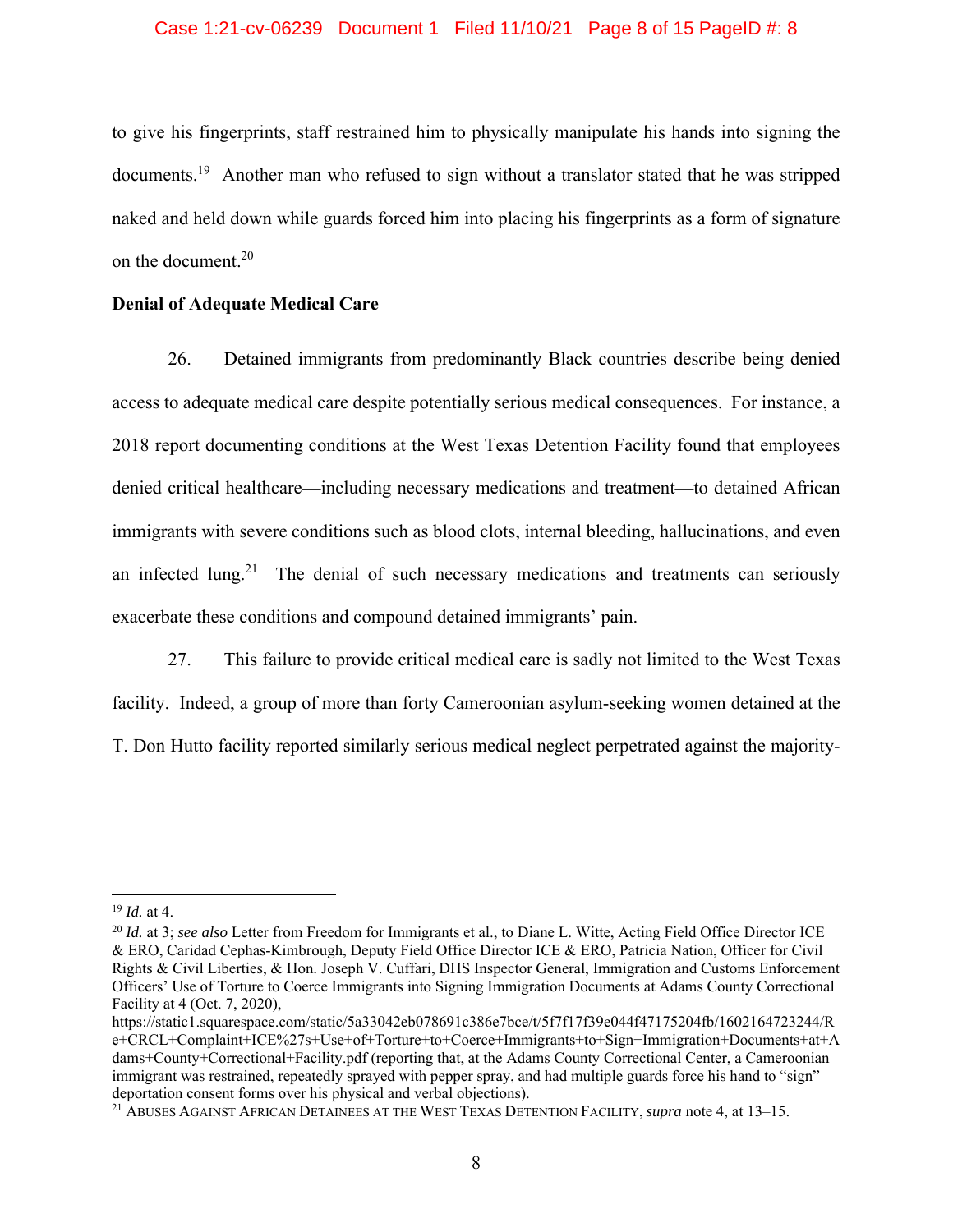### Case 1:21-cv-06239 Document 1 Filed 11/10/21 Page 9 of 15 PageID #: 9

African population, including the refusal to provide critical surgeries, the provision of incorrect medication, and disbelief and mockery of their medical needs.<sup>22</sup>

28. In certain cases involving Black immigrants, the government has acknowledged its failure to provide adequate care. Such instances include an internal ICE report finding that the agency failed to meet basic standards of care in the case of a Black immigrant detained at the LaSalle ICE Processing Center who died of a subdural hemorrhage after ICE failed to provide adequate medical care or hospitalize him when his known conditions, including cancer, significantly worsened.<sup>23</sup> Similarly, DHS investigators recently identified the case of a Black Bahamian man who died of a heart attack while detained at Adams County Correctional Center after the medical staff ignored clear warning signs and failed to send him to the hospital.<sup>24</sup> Despite ICE's recognition of at least some of its failings, medical neglect and discrimination persists.

#### **Excessive Use of Solitary Confinement**

29. Data and other accounts also indicate that individuals from Black-majority countries are disproportionately subject to solitary confinement. For instance, one study found that from 2012 to 2017, detained individuals from predominantly Black countries—who made up less than 4% of people in ICE's custody—comprised more than 24% of all solitary confinement placements.25

<sup>22</sup> Tina Vásquez, *'A Cry for Help': Cameroonian Women Allege Medical Neglect, Discrimination in ICE Detention,*  PRISM (Mar. 10, 2020), https://prismreports.org/2020/03/10/a-cry-for-help-cameroonian-women-allege-medicalneglect-discrimination-in-ice-detention/.

<sup>23</sup> U.S. IMMIGR. & CUSTOMS ENF'T, MORTALITY REVIEW – ROGER RAYSON 2–8, 97, 107 (2018), https://docs.pogo.org/document/2020/Roger-Rayson-Searchable.pdf?mtime=20200428150122.

<sup>24</sup> Hamed Aleaziz, *An Immigrant Died in ICE Custody After Staff Didn't Send Him to a Hospital, An Inspector Found,* BUZZFEED NEWS (June 24, 2021), https://www.buzzfeednews.com/article/hamedaleaziz/immigrant-deathice-custody-report.

<sup>25</sup> Konrad Franco et al., *Punishing Status and the Punishment Status Quo: Solitary Confinement in U.S. Immigration Prisons, 2013-2017,* PUNISHMENT & SOC'Y 1, 13, 18 (Oct. 29, 2020), https://osf.io/preprints/socarxiv/zdy7f/.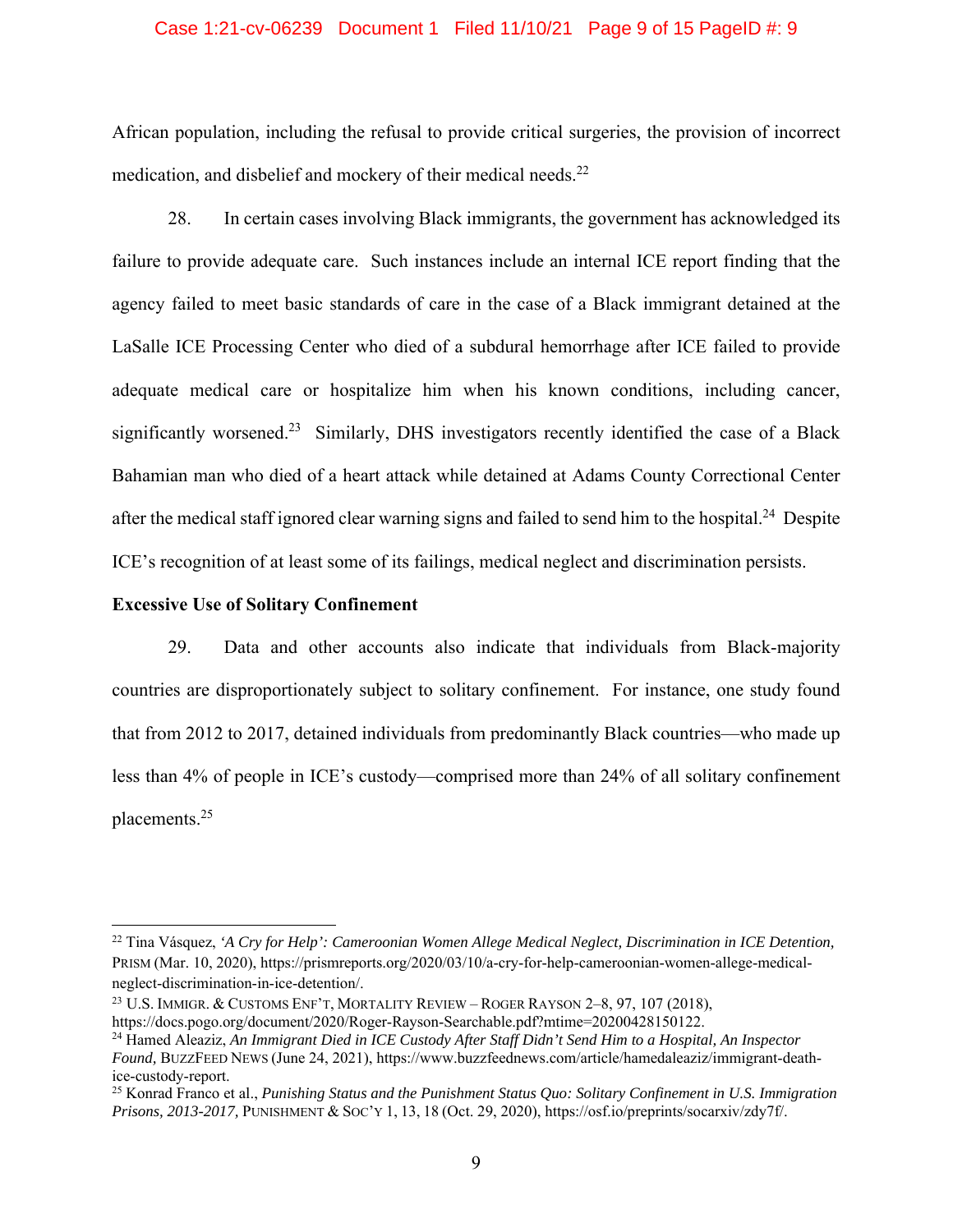# Case 1:21-cv-06239 Document 1 Filed 11/10/21 Page 10 of 15 PageID #: 10

30. For Black immigrants, the harms of solitary confinement are all too often compounded by additional abuse and mistreatment. For example, one African man detained at the West Texas Detention Facility reported that officers placed him in solitary confinement for seven days in freezing temperatures, initially without a mattress or pillow.<sup>26</sup> Another detained African man reported being placed in confinement only to be kicked and threatened with pepper spray.<sup>27</sup> Still other African immigrants reported being detained in a solitary cell for seven to eight hours without food or water.<sup>28</sup>

31. This discrimination and abuse that Black immigrants report in ICE detention are consistent with the racist treatment that increasingly has been documented in other aspects of our society. For example, one recent study found that physical force was used in 2% of incidents involving white people in prison, as compared to physical force being used in 14% of incidents involving Black people who were incarcerated.<sup>29</sup> Another study showed that Black individuals in prison not only are placed in solitary confinement at disproportionately high rates, but also are likely to be held in solitary far longer—thirty-five days longer on average—than white people in prison.<sup>30</sup> Similarly, the accounts of denial and disregard for the medical needs of Black individuals within the immigration detention system sadly mirror the well-documented fact of racial discrimination in the healthcare system writ large.<sup>31</sup>

<sup>26</sup> ABUSES AGAINST AFRICAN DETAINEES AT THE WEST TEXAS DETENTION FACILITY, *supra* note 4, at 8.

<sup>27</sup> *Id.* at 9.

<sup>28</sup> *Id.*

<sup>29</sup> Susan McNeeley, *Racial Disparities in Use of Force Against Incarcerated People,* MINN. DEP'T CORR. 16 (Mar. 2021), https://mn.gov/doc/assets/Race%20and%20Use%20of%20Force%20with%20Background\_v2\_tcm1089- 473845.pdf.

<sup>30</sup> Michael Schwirtz et al., *The Scourge of Racial Bias in New York State's Prisons*, N.Y. TIMES. (Dec. 3, 2016), https://www.nytimes.com/2016/12/03/nyregion/new-york-state-prisons-inmates-racial-bias.html? r=0; *see also* Juleyka Lantigua-Williams, *The Link Between Race and Solitary Confinement*, ATLANTIC (Dec. 5, 2016), https://www.theatlantic.com/politics/archive/2016/12/race-solitary-confinement/509456/.

<sup>31</sup> *See, e.g.,* Austin Frakt, *Bad Medicine: The Harm that Comes from Racism*, N.Y. TIMES (Jan. 13, 2020), https://www.nytimes.com/2020/01/13/upshot/bad-medicine-the-harm-that-comes-from-racism.html.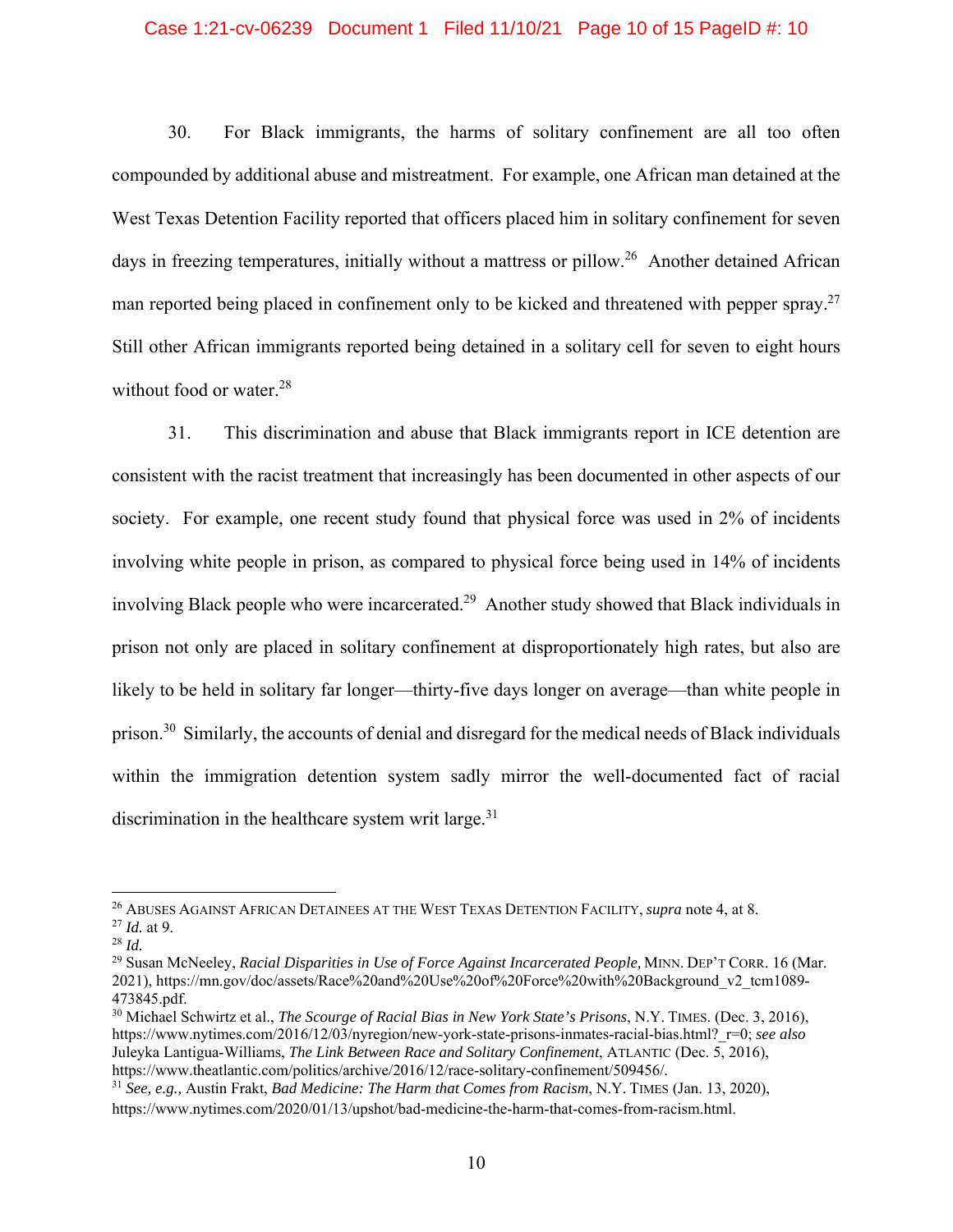# **PLAINTIFFS' FOIA REQUESTS AND DEFENDANTS' RESPONSES**

32. To obtain more information about the treatment of Black immigrants in detention, Plaintiffs submitted a series of FOIA requests seeking records about the treatment of individuals detained at eight immigration detention centers: Pine Prairie ICE Processing Center, Winn Correctional Center, Jackson Parish Correctional Center, LaSalle ICE Processing Center, Adams County Correctional Center, Prairieland Detention Facility, West Texas Detention Facility, and T. Don Hutto Residential Center.

### **ICE FOIA Requests**

33. On April 16, 2021, Plaintiffs submitted eight FOIA requests to ICE (collectively, "ICE FOIA Requests"), each seeking records from a different detention facility:

(a) Adams County Correctional Center (# 2021-ICFO-34507). *See* Ex. A.

(b) Jackson Parish Correctional Center (# 2021-ICFO-34506). *See* Ex. B.

(c) LaSalle ICE Processing Center (# 2021-ICFO-34505). *See* Ex. C.

(d) Pine Prairie ICE Processing Center (# 2021-ICFO-34504). *See* Ex. D.

(e) Prairieland Detention Center (# 2021-ICFO-34503). *See* Ex. E.

(f) T. Don Hutto Residential Center (# 2021-ICFO-34502). *See* Ex. F.

(g) West Texas Detention Facility (# 2021-ICFO-34500). *See* Ex. G.

(h) Winn Correctional Center (# 2021-ICFO-34499). *See* Ex. H.

34. In each of these requests, Plaintiffs sought five categories of records regarding individuals held at each facility on or after October 1, 2015, relating to: (1) complaints, grievances, and related records about treatment and conditions within a facility; (2) the use of force, restraints, chemical agents, weapons, and other devices; (3) the use of segregation against detained individuals; (4) detained individuals' requests for medical services; and (5) individualized, non-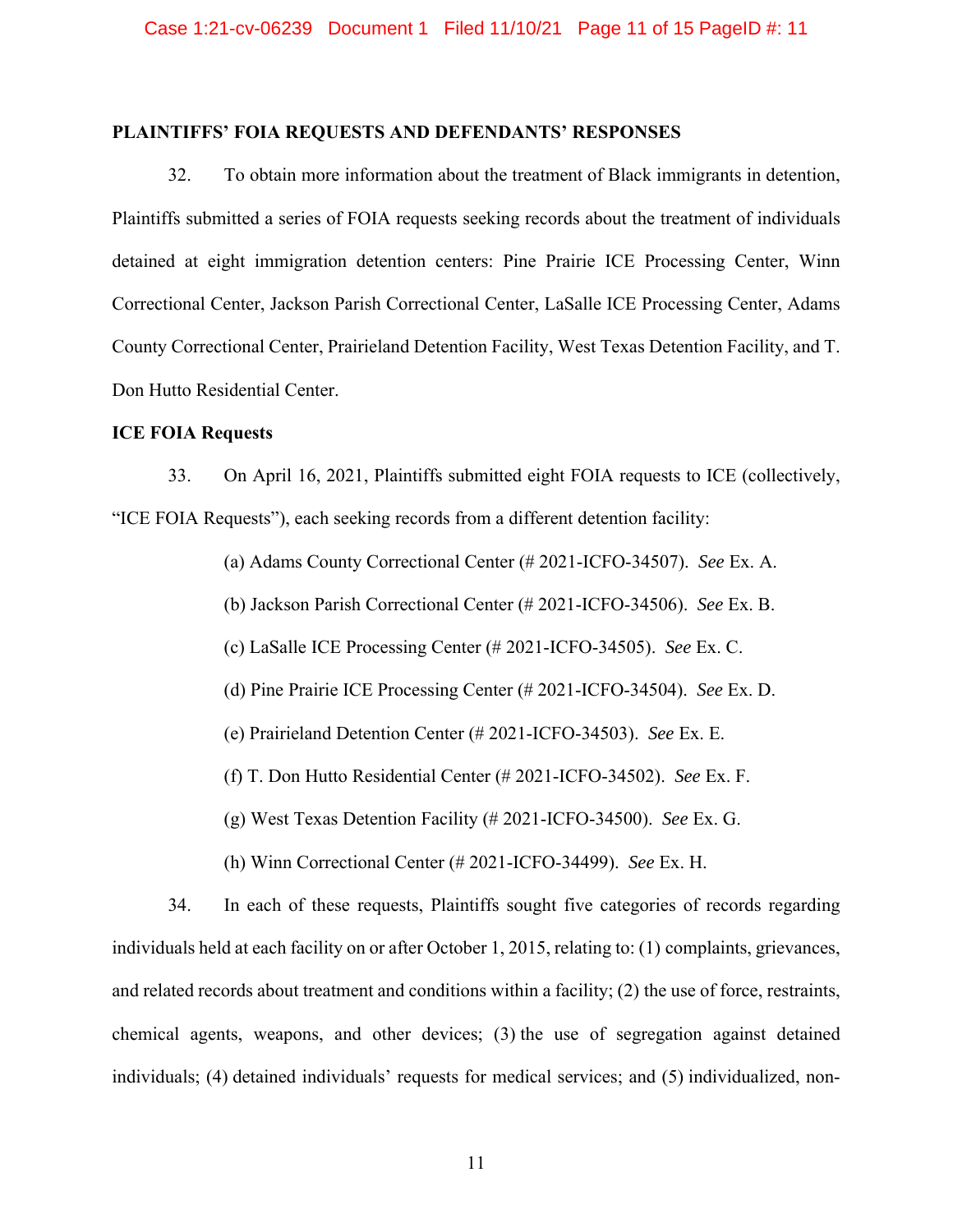#### Case 1:21-cv-06239 Document 1 Filed 11/10/21 Page 12 of 15 PageID #: 12

personally identifying data pertaining to individuals detained at these facilities, including biographic information such as individuals' race, ethnicity, and country of origin.

35. In each request, Requestors sought a fee waiver, pursuant to 5 U.S.C.  $\S$  552(a)(4)(A)(iii) and 6 C.F.R.  $\S$  5.11(k).

36. On May 4, 2021, ICE acknowledged each of these requests via email, assigned tracking numbers to the requests, and invoked the ten-day extension of the ordinary twentybusiness-day FOIA response period, pursuant to 5 U.S.C.  $\S$  552(a)(6)(B).

37. After waiting for months with no communication from ICE, Plaintiffs contacted the agency to obtain information about the ICE FOIA requests. On September 17, 2021, and September 22, 2021, for example, counsel for Plaintiffs called the phone number provided by the ICE FOIA Office to seek an update on ICE's timeline and progress in responding to these requests. However, no one answered the phone, nor was there a way to leave a voicemail. Instead, the phone number connected to an automated message which instructed that requests be sent to a specific email address. On September 17, 2021, counsel for Plaintiffs emailed the address provided to request an update, but ICE has not responded.

38. On September 27, 2021, the Council sent letters to ICE's FOIA Office via e-mail and through DHS's FOIA portal seeking an update on the status of the agency's progress in responding to each of the ICE requests and expressing Plaintiffs' willingness to identify ways to streamline and expedite the agency's response to the requests.

39. ICE has not responded to these letters or any of Plaintiffs' outreach attempting to resolve the matter without litigation, nor has it provided any response to Plaintiffs' requests.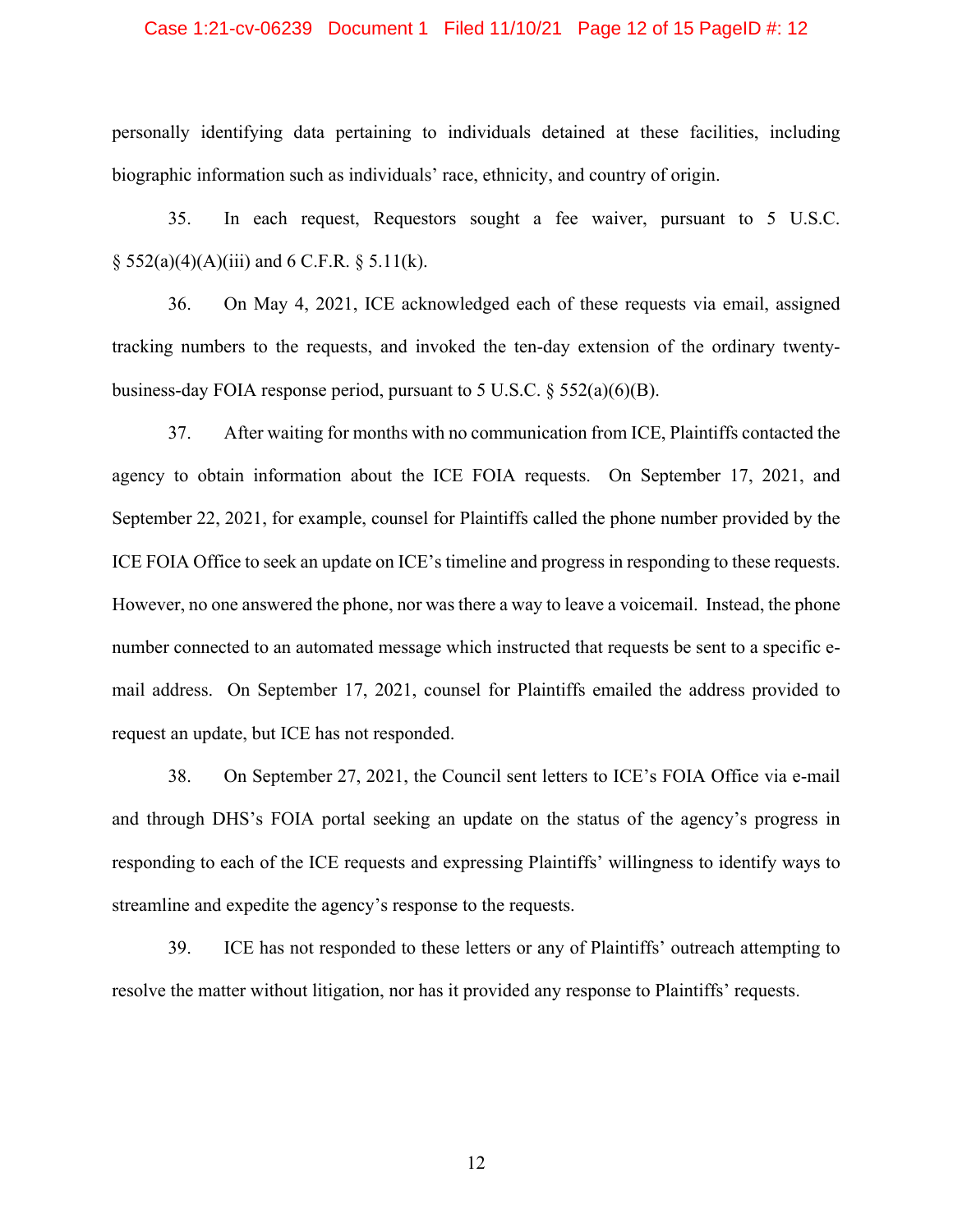# **CLAIM FOR RELIEF**

# **FIRST CAUSE OF ACTION**

### **Violation of FOIA, 5 U.S.C. § 552, for Failure to Disclose Responsive Records**

40. Plaintiffs repeat, allege, and incorporate, as fully set forth herein, each and every allegation contained in paragraphs 1–39 above.

41. Defendants are obligated under 5 U.S.C. § 552(a)(3) to promptly produce records responsive to Plaintiffs' FOIA requests and supplement thereto.

42. Plaintiffs have a legal right to obtain such records, and no legal basis exists for Defendants' failure to disclose them.

43. Defendants' failure to disclose all responsive records violates 5 U.S.C.  $\S$  552(a)(3)(A), as well as the regulations promulgated thereunder.

# **SECOND CAUSE OF ACTION**

#### **Violation of FOIA, 5 U.S.C. § 552, for Failure to Respond within Time Required**

44. Plaintiffs repeat, allege, and incorporate, as fully set forth herein, each and every allegation contained in paragraphs 1–39 above.

45. Defendants are obligated under 5 U.S.C.  $\S 552(a)(6)(A)(i)$  to promptly produce records responsive to Plaintiffs' FOIA requests. Plaintiffs have a legal right to obtain such records, and no legal basis exists for Defendants' failure to disclose them.

46. Defendants' failure to disclose all responsive records violates, at a minimum, 5 U.S.C.  $\S 552(a)(3)(A)$ , as well as the regulations promulgated thereunder.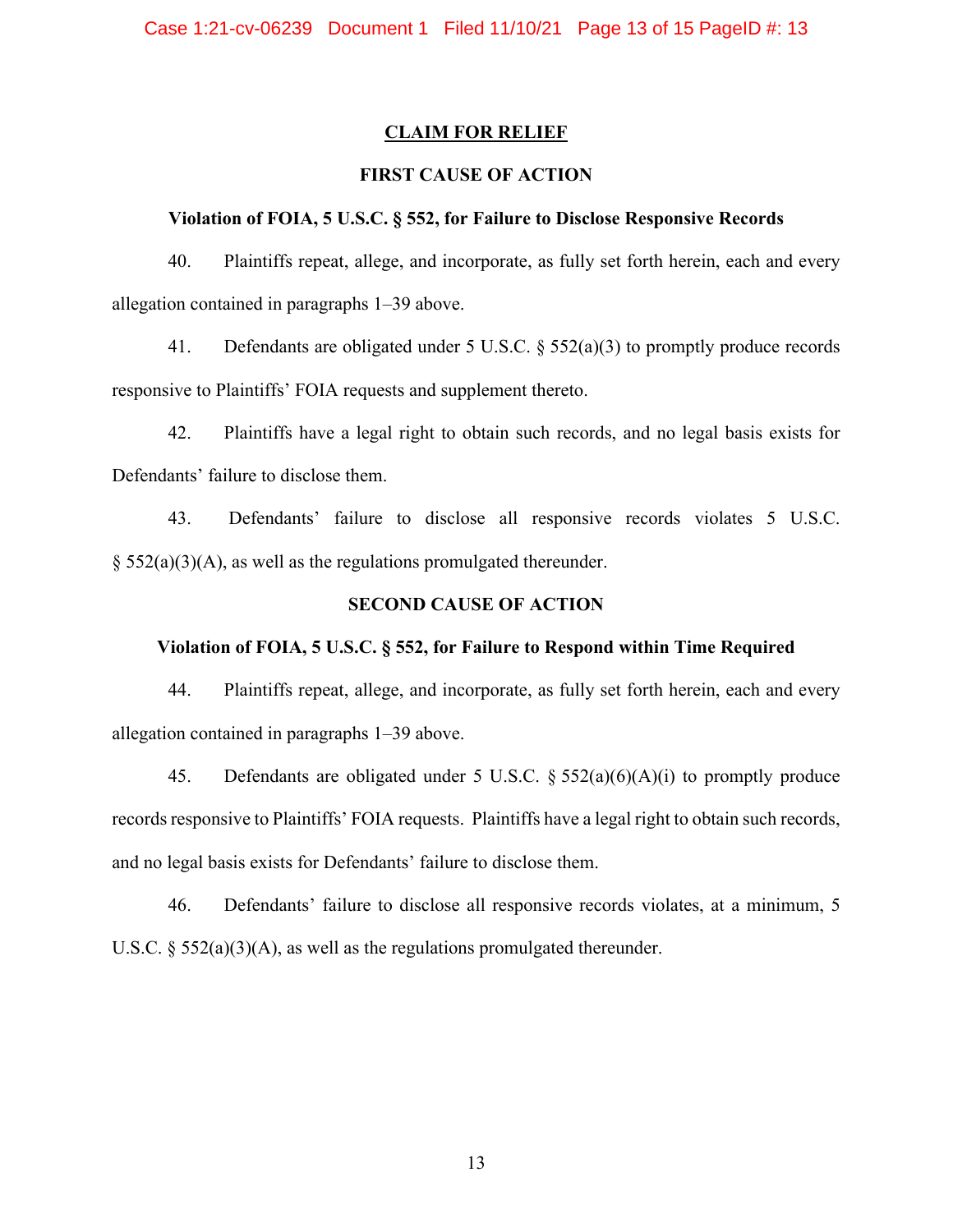#### **THIRD CAUSE OF ACTION**

# **Violation of FOIA, 5 U.S.C. § 552, for Failure to Conduct an Adequate Search for Responsive Records**

47. Plaintiffs repeat, allege, and incorporate, as fully set forth herein, each and every allegation contained in paragraphs 1–39 above.

48. Plaintiffs properly requested records within the possession, custody, and control of Defendants.

49. Defendants are agencies subject to FOIA and therefore must make reasonable efforts to search for requested records and to promptly make the requested records available. 5 U.S.C.  $\S$  552(a)(3)(C).

50. Defendants' failure to conduct an adequate search for responsive records violates FOIA.

## **PRAYER FOR RELIEF**

WHEREFORE, Plaintiffs respectfully pray for judgment against Defendants as follows:

a. Order Defendants to expeditiously conduct an adequate search for all records responsive to Plaintiffs' FOIA requests in accordance with 5 U.S.C.  $\S 552(a)(3)(C)$ ;

b. Declare that Defendants' failure to disclose the records responsive to Plaintiffs' requests violates FOIA, 5 U.S.C.  $\S 552(a)(3)(A)$ , as well as the regulations promulgated thereunder;

c. Declare that Defendants' failure to promptly produce records responsive to Plaintiffs' requests violates 5 U.S.C.  $\S$  552(a)(6)(A)(i);

d. Order Defendants to expeditiously process and disclose all responsive, non-exempt records, and enjoin Defendants from improperly withholding records;